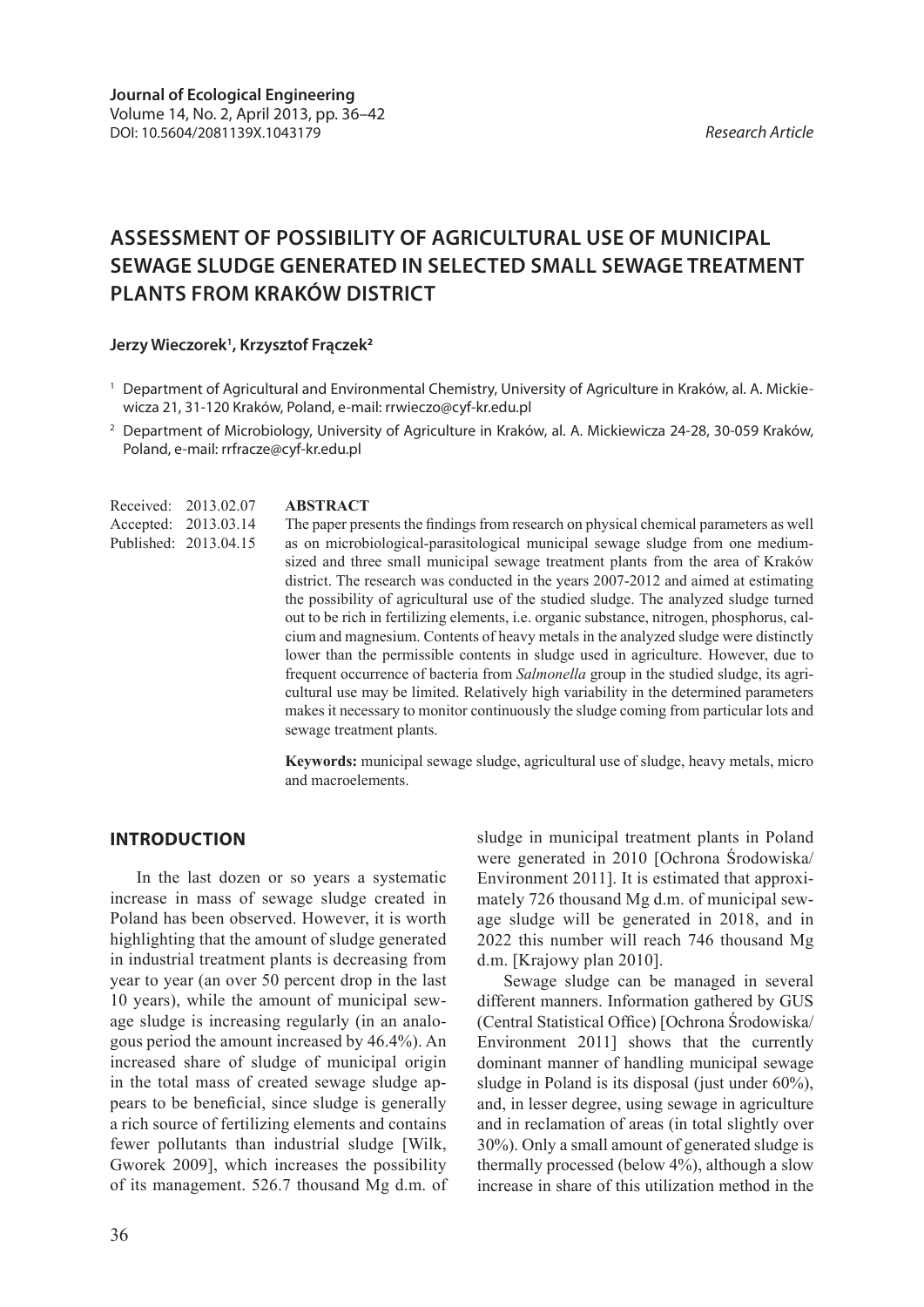total mass of generated sludge can be observed over the last few years.

According to regulations of "The National Waste Management Plan 2014" [2010], the following, among other things, should be carried out within the next 10 years in Poland: limitation of municipal sewage sludge disposal; increase of the amount of sludge thermally treated and processed before introduction to the environment. In addition, actions should be undertaken to maximize utilization of biogenic substances contained in sludge, but on the condition that all requirements concerning environmental safety are kept. Therefore, due to organizational/financial reasons, which are connected with insufficient area of lands fit for managing high amount of municipal sewage sludge around the biggest cities, and due to high probability of contaminating these lands with toxic substances (they limit the possibility of natural use), most national agglomerations decided to build thermal sludge processing plants [Pająk 2010]. However, in case of small and medium-sized sewage treatment plants, natural management of sewage sludge appears to be a definitely cheaper and easier way [Werle 2012, Bień et al. 2011]. All the more so because sewage, when used for fertilization, can be an alternative to natural fertilizers as it influences the improvement of unfavorable balance of organic substance in soils of our climatic zone [Turski 1996].

Research studies carried out in the years 2007–2012 aimed at estimating the possibility of natural use of sewage sludge generated in municipal sewage treatment plants located in small towns in Kraków district.

### **Materials and methods**

Three small treatment plants (Pomiltek) located in a rural commune of Zabierzów, in a village head's offices of Balice, Niegoszowice (both with flow capacity of 800 m<sup>3</sup> $\cdot$ d<sup>-1</sup>) and Zelków (flow capacity of 150  $m^3 \cdot d^{-1}$ ) were chosen for the research, along with one treatment plant which now serves over 15 000 people who live in the city of Krzeszowice and in adjacent towns (municipalrural commune of Krzeszowice) and which has a flow capacity of  $7000 \text{ m}^3 \cdot d^{-1}$ . In 2011, in total 106 Mg d.m. of sewage sludge was generated in the discussed sewage treatment plants from the commune of Zabierzów, whereas the central sewage treatment plant in Krzeszowice generated

468 Mg d.m. The amount of sludge generated in Krzeszowice is going to increase considerably in the future as a result of implementation of an investment project within the framework of the Cohesion Fund (2007–2013). This project involves modernization of the central sewage treatment plant in Krzeszowice, theconstruction of a sewerage treatment plants in the next towns of the commune (inhabited by approximately 10 000 residents), and the sewage system is to be connected to the rebuilt treatment plant. A consistent increase in mass of the generated sludge is expected in future also in the structures from the commune of Zabierzów, on account of intensive development of these towns and new connections to the sewerage system which are connected with the development. It is estimated that with full loading of the three treatment plants the annual production of sewage sludge may amount to 210 Mg d.m.

Two representative sewage sludge samples were collected from the treatment plants considered in the research in June and December every year in the years 2007–2012, except the last year 2012, where only sludge collected in June were examined. In total, 44 samples were examined. Samples for sanitary and physical chemical analyses were collected into separate containers. After being transported to the laboratory, the sludge was homogenized and was immediately subjected to a sanitary-microbiological analysis (for the presence of bacteria from the *Salmonella*  group as well as number of *Ascaris*, *Trichuris* and *Toxocara* parasites). The material for analyses of physico-chemical parameters was stored until the time of the analyses. The material was stored fresh in closed glass containers, at a temperature of 2–5°C. The analyses were conducted using methods which are adopted in Poland as reference methods for studies on municipal sewage sludge [Regulation 2010]. The following were determined in the sludge: pH (potentiometrically) and contents of dry matter (by weight), organic substance (residue after ignition), total nitrogen (using Kjeldahl method) and ammonia nitrogen (by distillation). In order to determine the content of the remaining mineral components, the sludge samples, after incineration at a temperature of 450°C, were digested in a mixture of concentrated acids: nitric and perchloric 3:2. The content of elements in the obtained filtrate was determined an atomic absorption spectrophotometer (AAS) or an inductively coupled plasma atomic emission spectrometer (ICP-AES). Mercury content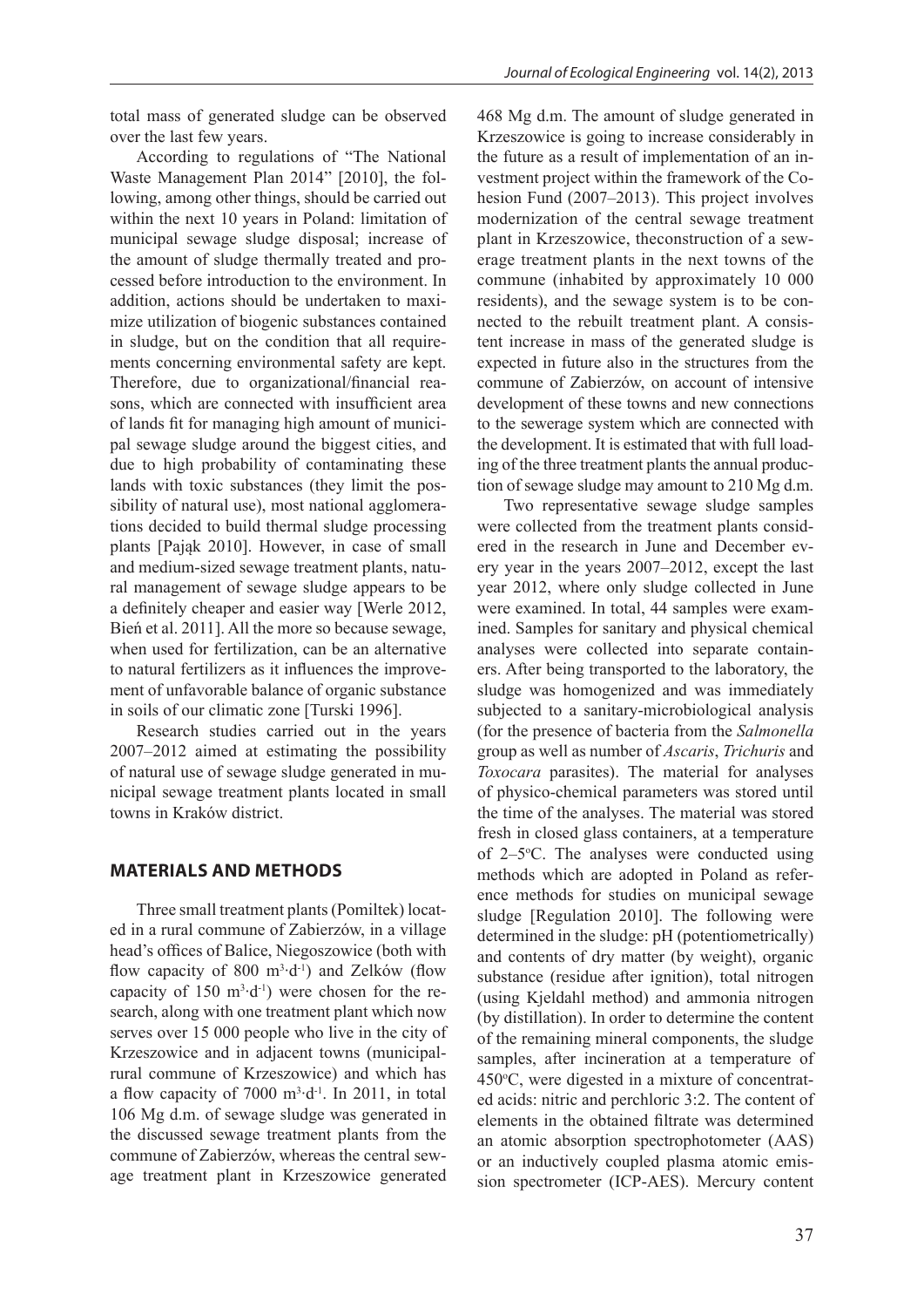was determined by spectrometry using AMA 254 analyzer.

The analyses were conducted in two replications and were repeated whenever the relative error of determination was higher than 5%. A statistical elaboration of the obtained results was done with the use of a Microsoft Excel 2007 spreadsheet.

#### **Analysis of results and DISCUSSION discussion**

Results obtained from research conducted for 5 years are presented in a cumulative form as selected statistical parameters. Municipal sewage sludge from the studied treatment plants of Kraków district were characterized by relatively low variability of both pH and organic matter content, whereas dry matter content in the sludge was more distinctly diversified (Tab. 1).

Mean pH values of sludge from particular treatment plants were between 7.21 (sludge from Krzeszowice) and 7.59 (sludge from Balice) and were close to the results obtained form sludge

from the Warmia-Mazury Province [Mazur, Mokra 2011], but they were slightly higher than the mean  $pH = 6.79$  of sewage sludge coming from 43 treatment plants located in various places in Poland [Siebielec, Stuczyński 2008] as well as from the Płock district ( $pH = 6.76$ ) [Bauman-Kaszubska, Sikorski 2011]. With an exception of one sample from Niegoszowice, the sludge had high organic matter content, usually oscillating at a level of 500-600 g∙kg-1 d.m., which makes it a valuable material with regard to humus-forming value [Mazur, Mokra 2011]. Dry matter content in the analyzed materials fluctuated within a range between 94.8 and 589.2 g∙kg-1, and it did not differ from amounts determined in sludge from different towns [Siebielec, Stuczyński 2008, Bauman-Kaszubska, Sikorski 2011, Mazur, Mokra 2011]. In most cases sludge consistency allowed for its application in soil without additional treatment. Sludge coming from treatment plants equipped with devices for its dehydration (Balice and Krzeszowice) had considerably higher stability of dry matter content in comparison to the remaining sludge, which was dehydrated only on the experimental plots.

|                                                                                      | Table 1. Basic physico-chemical properties and microbiological and parasitological characteristics of sewage |
|--------------------------------------------------------------------------------------|--------------------------------------------------------------------------------------------------------------|
| sludge from selected small sewage treatment plants from Krakow District in 2007–2012 |                                                                                                              |

| Parameter                                       |              | Treatment plant |             |                |             |  |
|-------------------------------------------------|--------------|-----------------|-------------|----------------|-------------|--|
|                                                 |              | <b>Balice</b>   | Krzeszowice | Niegoszowice   | Zelków      |  |
|                                                 | minimum      | 7.07            | 6.76        | 6.72           | 6.20        |  |
|                                                 | maximum      | 8.10            | 7.96        | 8.56           | 7.76        |  |
| pH                                              | mean         | 7.59            | 7.21        | 7.48           | 7.25        |  |
|                                                 | median       | 7.50            | 7.12        | 7.23           | 7.34        |  |
|                                                 | $V \%^*$     | 4.5             | 5.2         | 7.8            | 6.3         |  |
| Dry matter<br>$[g \cdot kg^{-1}]$               | minimum      | 104.1           | 162.2       | 127.8          | 94.8        |  |
|                                                 | maximum      | 209.0           | 324.0       | 589.2          | 366.0       |  |
|                                                 | mean         | 153.9           | 198.2       | 222.2          | 162.9       |  |
|                                                 | median       | 140.2           | 190.0       | 157.7          | 154.2       |  |
|                                                 | V%           | 25.3            | 22.0        | 64.5           | 44.2        |  |
| Organic matter<br>$[g \cdot kg^{-1} s.m./d.m.]$ | minimum      | 511.0           | 470.0       | 257.8          | 574.0       |  |
|                                                 | maximum      | 724.4           | 612.0       | 683.3          | 710.9       |  |
|                                                 | mean         | 613.9           | 543.4       | 565.6          | 643.6       |  |
|                                                 | median       | 634.5           | 539.0       | 604.0          | 645.0       |  |
|                                                 | V%           | 12.2            | 8.7         | 22.4           | 6.5         |  |
| Salmonella sp.                                  | isoleted     | 8               | 8           | $\overline{7}$ | 5           |  |
|                                                 | not isoleted | 3               | 3           | 4              | 6           |  |
| Parasite eggs                                   | isoleted     | $\mathbf 0$     | $\mathbf 0$ | $\mathbf 0$    | $\mathbf 0$ |  |
| (Ascaris sp Trichuris sp<br>Toxocara sp.)       | not isoleted | 11              | 11          | 11             | 11          |  |

 $*V\%$  – coefficient of variation.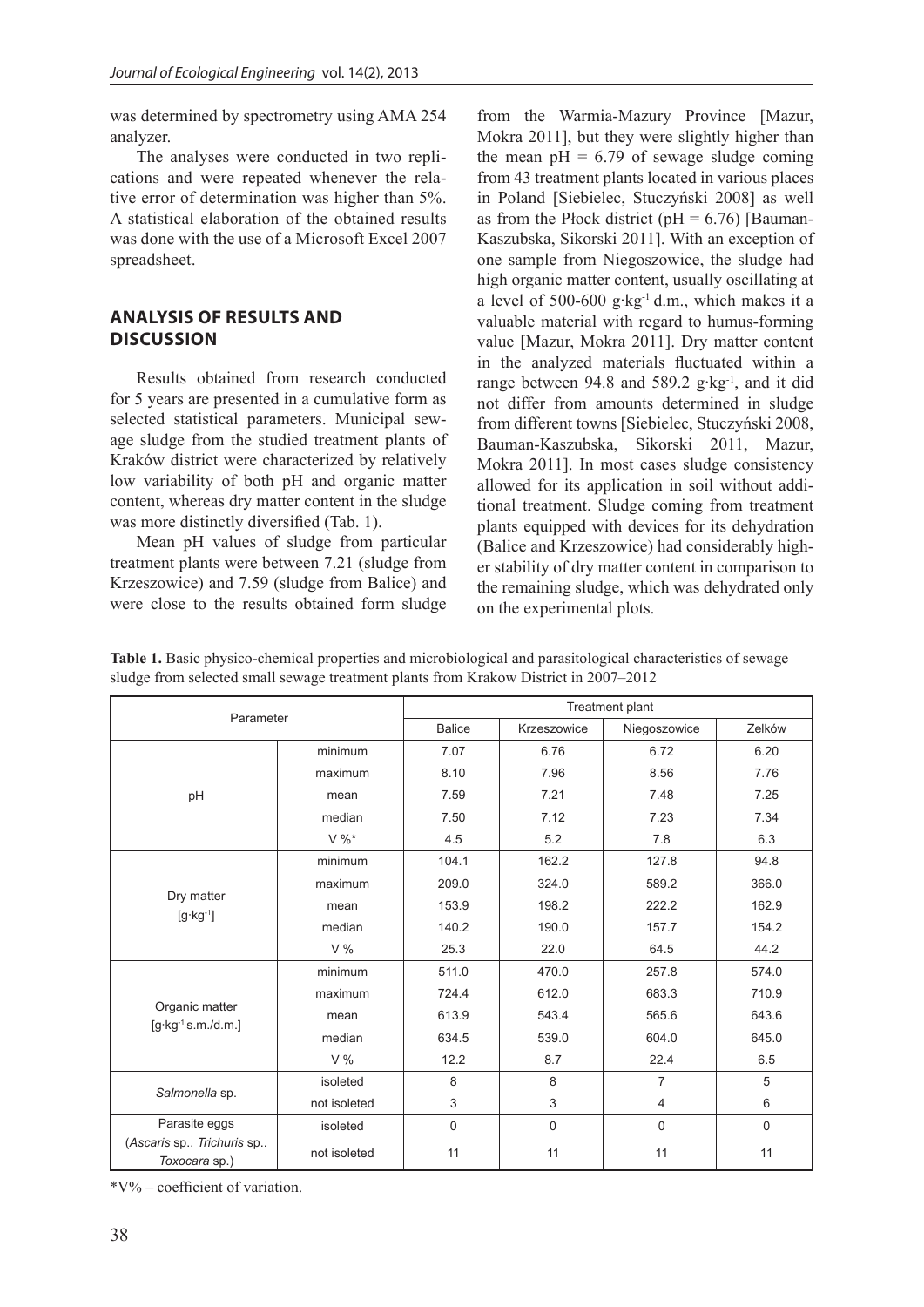Results of sanitary-microbiological analyses presented in Table 1 showed that methods of sludge hygienization which are used in the treatment plants are fallible, because in over 60% of the examined samples bacteria from the *Salmonella* group were stated. According to Polish law [Regulation 2010], which makes sludge use in agriculture and for land reclamation for agricultural purposes impossible. Lots of bacteriologically contaminated sludge might be used only for other purposes, among other things in adjusting lands to meet specific needs resulting from waste management plans, local zoning plans, and in cultivating plants for production of composts or not designated for consumption and fodder production. In the examined sludge, living eggs of intestinal parasites were not found in any case.

Content of macroelements in sewage sludge used for natural purposes is not standardized, but its proper content is one of important elements advocating the use of that kind of waste as fertilizers. The studied sewage sludge turned out to be materials which usually contained considerable amounts of nitrogen, phosphorus, calcium (Table 2). In relation to plant nutritional needs, potassium content was low, but that is a characteristic feature for municipal sewage sludge, caused by good solubility of mineral compounds of that element [Skorbiłowicz 2002].

Mean contents of total nitrogen in the sludge from particular treatment plants were diversified and amounted between 40.7 and 49.9 g∙kg-1 d.m. (Table 2). In extreme cases, while comparing results of individual determinations in samples from the same object, differences between them reached even more than 300% (Niegoszowice treatment plant). When confronting the obtained results with total nitrogen content in sludge from other regions of Poland [Maćkowiak 2000, Siebielec, Stuczyński 2008, Mazur, Mokra 2011], it was established that sludge from Krakow district is richer in that element. However, such high ni-

| Parameter                    | N                           | $N-NH$ | P    | K    | Ca   | Mq   |  |  |
|------------------------------|-----------------------------|--------|------|------|------|------|--|--|
| Treatment plant Balice       |                             |        |      |      |      |      |  |  |
| minimum                      | 30.0                        | 1.0    | 7.3  | 2.6  | 26.1 | 3.9  |  |  |
| maximum                      | 66.8                        | 16.0   | 27.3 | 4.5  | 65.7 | 6.1  |  |  |
| mean                         | 49.0                        | 8.3    | 14.5 | 3.4  | 44.7 | 4.9  |  |  |
| median                       | 45.5                        | 8.1    | 13.6 | 3.3  | 40.7 | 5.0  |  |  |
| $V \%^*$                     | 26.0                        | 64.3   | 37.5 | 18.0 | 29.4 | 13.1 |  |  |
|                              | Treatment plant Krzeszowice |        |      |      |      |      |  |  |
| minimum                      | 21.9                        | 0.4    | 11.0 | 0.6  | 23.7 | 2.7  |  |  |
| maximum                      | 51.3                        | 6.5    | 40.1 | 4.0  | 56.5 | 8.0  |  |  |
| mean                         | 40.7                        | 2.8    | 20.3 | 2.7  | 39.4 | 6.1  |  |  |
| median                       | 40.0                        | 2.3    | 19.9 | 2.9  | 39.3 | 6.2  |  |  |
| V%                           | 20.2                        | 68.4   | 35.9 | 40.1 | 21.8 | 23.0 |  |  |
| Treatment plant Niegoszowice |                             |        |      |      |      |      |  |  |
| minimum                      | 15.0                        | 0.3    | 5.7  | 2.5  | 25.0 | 4.2  |  |  |
| maximum                      | 57.7                        | 17.5   | 21.4 | 5.1  | 82.6 | 6.6  |  |  |
| mean                         | 44.7                        | 7.3    | 16.1 | 3.8  | 45.9 | 5.5  |  |  |
| median                       | 45.2                        | 7.5    | 18.2 | 3.8  | 47.1 | 5.7  |  |  |
| V%                           | 26.3                        | 68.9   | 29.2 | 18.8 | 38.4 | 14.6 |  |  |
| Treatment plant Zelków       |                             |        |      |      |      |      |  |  |
| minimum                      | 38.7                        | 2.4    | 9.0  | 0.9  | 26.3 | 3.8  |  |  |
| maximum                      | 61.8                        | 9.8    | 35.0 | 5.5  | 49.3 | 6.4  |  |  |
| mean                         | 49.9                        | 4.9    | 16.6 | 3.2  | 36.9 | 4.7  |  |  |
| median                       | 51.5                        | 4.3    | 14.8 | 3.5  | 38.7 | 4.4  |  |  |
| V%                           | 16.9                        | 50.6   | 45.0 | 39.6 | 21.4 | 15.6 |  |  |

**Table 2.** Content of macroelements [g∙kg-1 d.m.] in sewage sludge from selected small sewage treatment plants from Krakow District in 2007–2012

\*V% – coefficient of variation.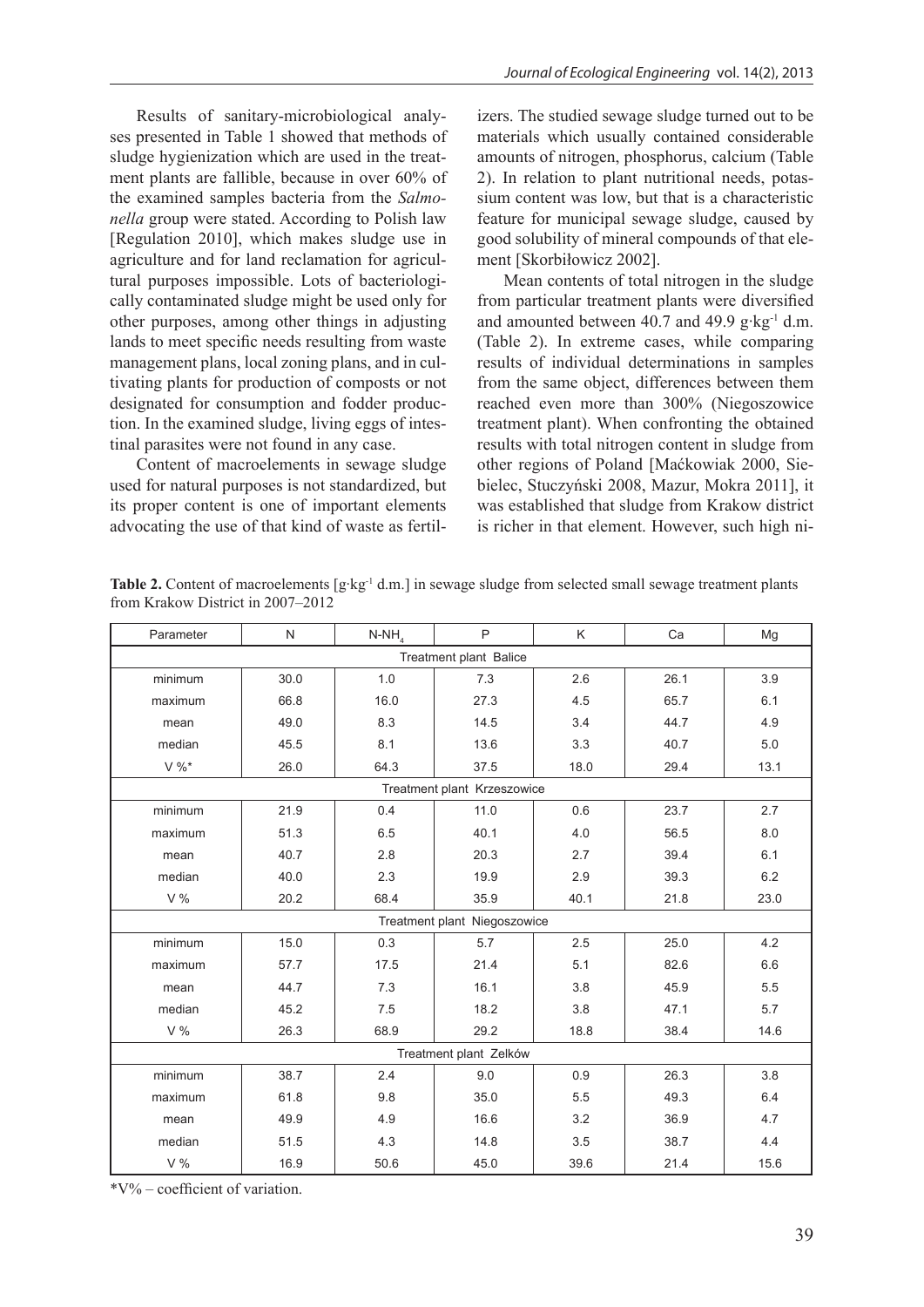trogen contents might be the reason of limitation of the amount of utilized sludge, because, according to guidelines of Code of Good Agricultural Practice [2004], the annual nitrogen dose in a fertilizer should not exceed 170 kg∙ha-1. Thus, for example, when using 9 Mg d.m.∙ha-1, which is the maximum permissible sludge dose for once in 3 years [Regulation 2010], nitrogen content in the used sludge cannot exceed 19 g∙kg-1 d.m. With relation to the above, in order to follow the guidelines of Code of Good Agricultural Practice [2004], soil fertilization with the studied sludge would require adequate dose reduction or its more frequent application.

Phosphorus content in the discussed sludge was less stable than nitrogen content. The calculated variation coefficients most often exceeded 30% (Table 2). Mean phosphorus contents were within a range between 14.5 and 20.3 g⋅kg<sup>-1</sup> d.m., depending on treatment plant. They were slightly lower compared to the contents provided by other authors [Bauman-Kaszubska, Sikorski 2011, Mazur, Mokra 2011], yet high enough to introduce 130 kg P∙ha-1 to soil using 9 Mg d.m. of the sludge from Balice, which had the lowest mean phosphorus content. Phosphorus applied in such amounts will be used directly by cultivated plants only in part, instead it will accumulate mainly in the soil surface layer, forming an important share in supplying plants in succeeding years.

As it has been already mentioned, the studied sludge had a relatively low potassium content, but that content did not deviate from the amounts determined in such materials [Maćkowiak 2000, Siebielec, Stuczyński 2008]. In respect of richness in potassium, the fertilizing value of sewage sludge should be regarded as not high, since even if the maximum permissible dose is applied, approximately 30 kg K∙ha-1 can be delivered to plants, which generally constitutes tens of percent of nutrient requirements of a cultivated plant. Therefore, in order to use the studied sludge in fertilization, it must be kept in mind to carry out supplementary fertilization with potassium.

Calcium and magnesium content in sewage sludge depends on the character of sewage flowing in, and, in addition, calcium content depends also on the manner of sewage sludge hygienization. These elements, introduced to soil, have beneficial influence on soil reaction, and they are also important nutrients for plants. Mean calcium content in the analyzed sludge was most often higher or comparable, whereas mean magnesium

content was about twice higher compared to the amounts of these elements that were determined in sewage sludge coming from other treatment plants from Poland [Siebielec, Stuczyński 2008, Mazur, Mokra 2011]. By fertilizing soil with 9 Mg dry matter of the discussed sludge, on average 375 kg Ca and 48 kg Mg will be introduced, which should satisfy the nutrient requirements of plants for these elements and slightly influence the increase in soil pH.

The results of the determinations (conducted within five years) of heavy metals content in the sludge from treatment plants from Kraków district are presented in Table 3. Recorded amounts of metals can be generally considered as small. In the monitored group of sewage sludge there was no case of exceeding the permissible contents of heavy metals in municipal sewage sludge used in agriculture as well as for land reclamation for agricultural purposes [Regulation 2010]. Mean zinc content in the sludge was 54%, mean cadmium and copper contents were approximately 20%, and mean contents of the remaining metals did not even reach ten percent of their maximum permissible values. The determined contents of trace metals were considerably lower than contents stated in municipal sludge by Siebielec and Stuczyński [2008]. Mercury (mean  $V = 64\%$ ) turned out to be the element which was characterized by the highest variation, whereas contents of zinc (mean  $V = 19\%$ ) and nickel (mean  $V = 21\%$ ) were the most stable. When analyzing the variation in sludge composition in individual treatment plants, the lowest fluctuations in contents of trace metal were found in the sludge samples from Krzeszowice, which is indicative of a higher uniformity of sewage flowing into this plant.

Municipal sewage sludge from Krzeszowice contained approximately three times more cadmium and lead as well as almost twice more zinc compared to their amounts in the sludge from the remaining treatment plants. The cause of this phenomenon is surely the fact that this treatment plant takes sewage with a higher share of industrial sewage than the remaining three facilities, which convert sewage from rural areas. Content of the remaining metals in the sludge from all treatment plants was at a similar level, even though there were some individual samples containing considerably higher amounts than other samples. For instance, the sludge from Balice, which was collected in June 2011, contained as much as 619 mg Cu∙kg-1 d.m., whereas the content of this element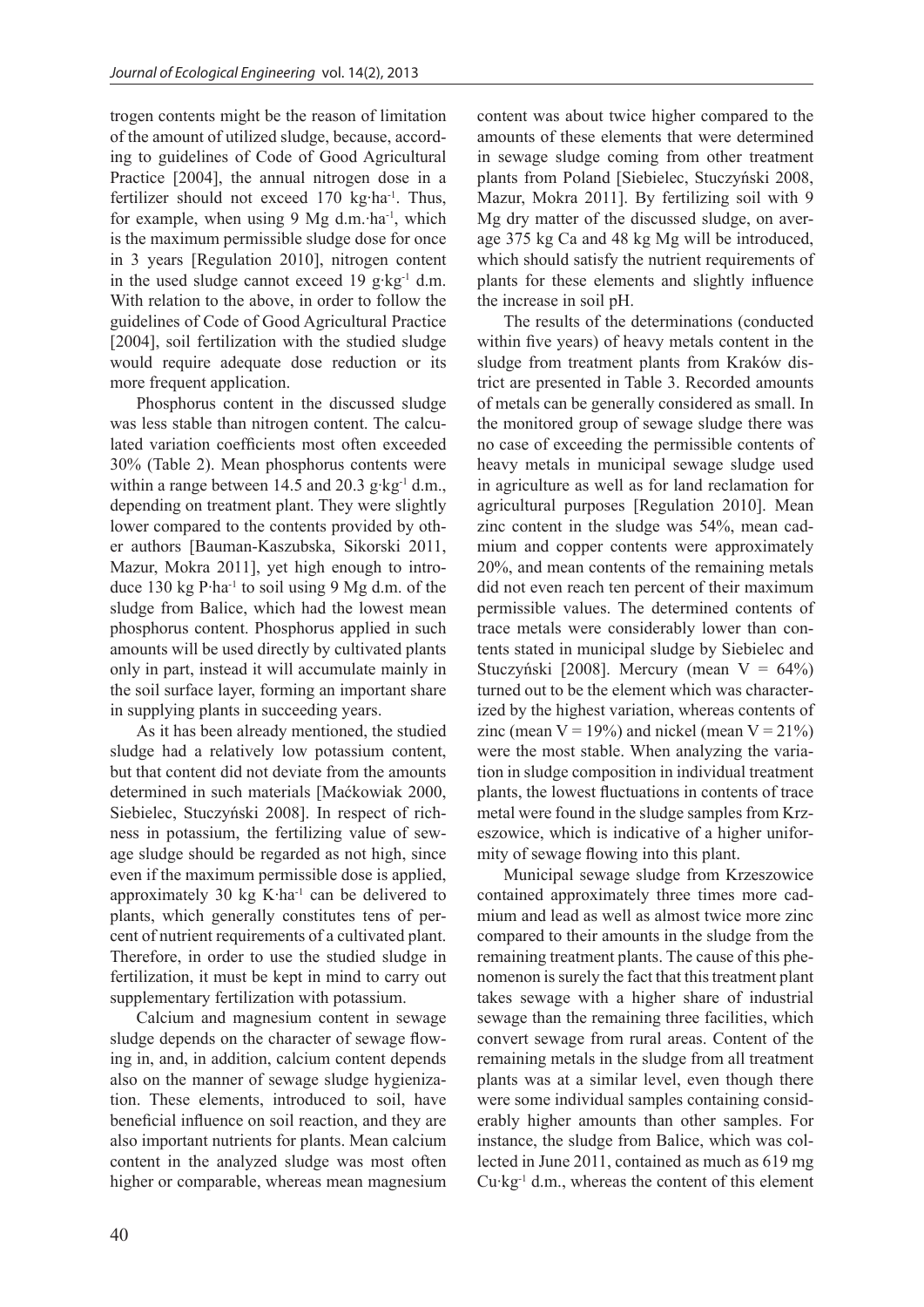| Parameter              | Cd                           | Cr   | Cu                          | Hg   | Ni   | Pb    | Zn     |  |  |
|------------------------|------------------------------|------|-----------------------------|------|------|-------|--------|--|--|
| Treatment plant Balice |                              |      |                             |      |      |       |        |  |  |
| minimum                | 0.70                         | 16.7 | 92.2                        | 0.24 | 7.8  | 15.6  | 580.4  |  |  |
| maximum                | 2.31                         | 27.6 | 619.0                       | 2.04 | 16.4 | 42.5  | 1122.7 |  |  |
| mean                   | 1.33                         | 22.9 | 173.7                       | 0.67 | 13.0 | 25.7  | 773.2  |  |  |
| median                 | 1.26                         | 22.9 | 127.6                       | 0.52 | 12.8 | 25.0  | 747.8  |  |  |
| $V \%^*$               | 39.7                         | 14.7 | 86.4                        | 81.8 | 20.0 | 29.8  | 20.6   |  |  |
|                        |                              |      | Treatment plant Krzeszowice |      |      |       |        |  |  |
| minimum                | 3.33                         | 24.2 | 130.8                       | 0.29 | 14.6 | 18.6  | 1194.2 |  |  |
| maximum                | 5.84                         | 56.6 | 218.6                       | 2.23 | 23.1 | 113.0 | 1598.2 |  |  |
| średnia/mean           | 4.32                         | 34.8 | 158.5                       | 0.87 | 18.8 | 77.1  | 1355.6 |  |  |
| median                 | 4.24                         | 33.4 | 155.1                       | 0.72 | 19.3 | 82.0  | 1306.7 |  |  |
| V%                     | 19.4                         | 26.4 | 15.5                        | 63.5 | 14.9 | 29.6  | 11.0   |  |  |
|                        | Treatment plant Niegoszowice |      |                             |      |      |       |        |  |  |
| minimum                | 0.72                         | 22.3 | 71.8                        | 0.12 | 14.6 | 15.2  | 506.7  |  |  |
| maximum                | 2.11                         | 69.3 | 193.8                       | 1.11 | 43.0 | 40.0  | 1024.0 |  |  |
| mean                   | 1.31                         | 37.1 | 122.4                       | 0.45 | 21.6 | 25.9  | 810.1  |  |  |
| median                 | 1.19                         | 32.7 | 113.0                       | 0.37 | 20.6 | 25.0  | 827.3  |  |  |
| V%                     | 34.7                         | 43.1 | 27.3                        | 69.7 | 36.5 | 30.3  | 20.0   |  |  |
| Treatment plant Zelków |                              |      |                             |      |      |       |        |  |  |
| minimum                | 1.38                         | 18.8 | 137.2                       | 0.13 | 11.7 | 21.1  | 750.5  |  |  |
| maximum                | 3.11                         | 55.1 | 350.5                       | 0.73 | 19.9 | 41.7  | 1642.6 |  |  |
| mean                   | 1.95                         | 30.9 | 205.1                       | 0.44 | 17.3 | 28.5  | 1028.5 |  |  |
| mediana/median         | 1,77                         | 28,8 | 184,7                       | 0,44 | 17,0 | 27,7  | 954,5  |  |  |
| V %                    | 28,1                         | 32,7 | 30,8                        | 42,5 | 14,0 | 19,0  | 25,1   |  |  |

Table 3. Content of heavy metals [mg⋅kg<sup>-1</sup> d.m.] in sewage sludge from selected small sewage treatment plants from Krakow District in 2007–2012

\*V% – coefficient of variation.

in the remaining samples most often oscillated between 100 and 200 mg Cu∙kg-1 d.m.

The carried out research showed that, in respect to chemical composition, the monitored municipal sewage sludge meets all requirements which are now binding in Poland. When used in soil, it can be a rich source of organic matter as well as macro- and microelements, and the content of pollutants is at a relatively low level. Contamination with bacteria from the *Salmonella* group, which was observed in more than sixty percent of the examined samples, seriously limited the perspective of their use in agriculture. However, this situation can be significantly corrected by improving sludge hygienization processes in the discussed treatment plants. In order to manage municipal sewage sludge for agricultural purposes, it should be kept in mind that apart from having sludge fit for such a way of management, access to sufficient number of areas which could meet all legal requirements [Act 2001, Regulation 2010]

that are set for such lands (regarding e.g. reaction, heavy metals content in a 0–20 cm layer, appropriate distance from water bodies, water intakes or homesteads) is necessary.

## **Conclusions**

- 1. Municipal sewage sludge from Kraków district is characterized by a high content of fertilizing elements, i.e. organic substance, nitrogen, phosphorus, calcium and magnesium, as well as by relatively low heavy metals contents, which predestines the sludge to be used in agriculture for fertilizing purposes.
- 2. Due to frequent occurrence of bacteria from the *Salmonella* group in the studied sludge, its agricultural use may be limited. In order to reduce the amount of microbiologically contaminated sludge, an improvement of the hitherto used hygienization methods is necessary.